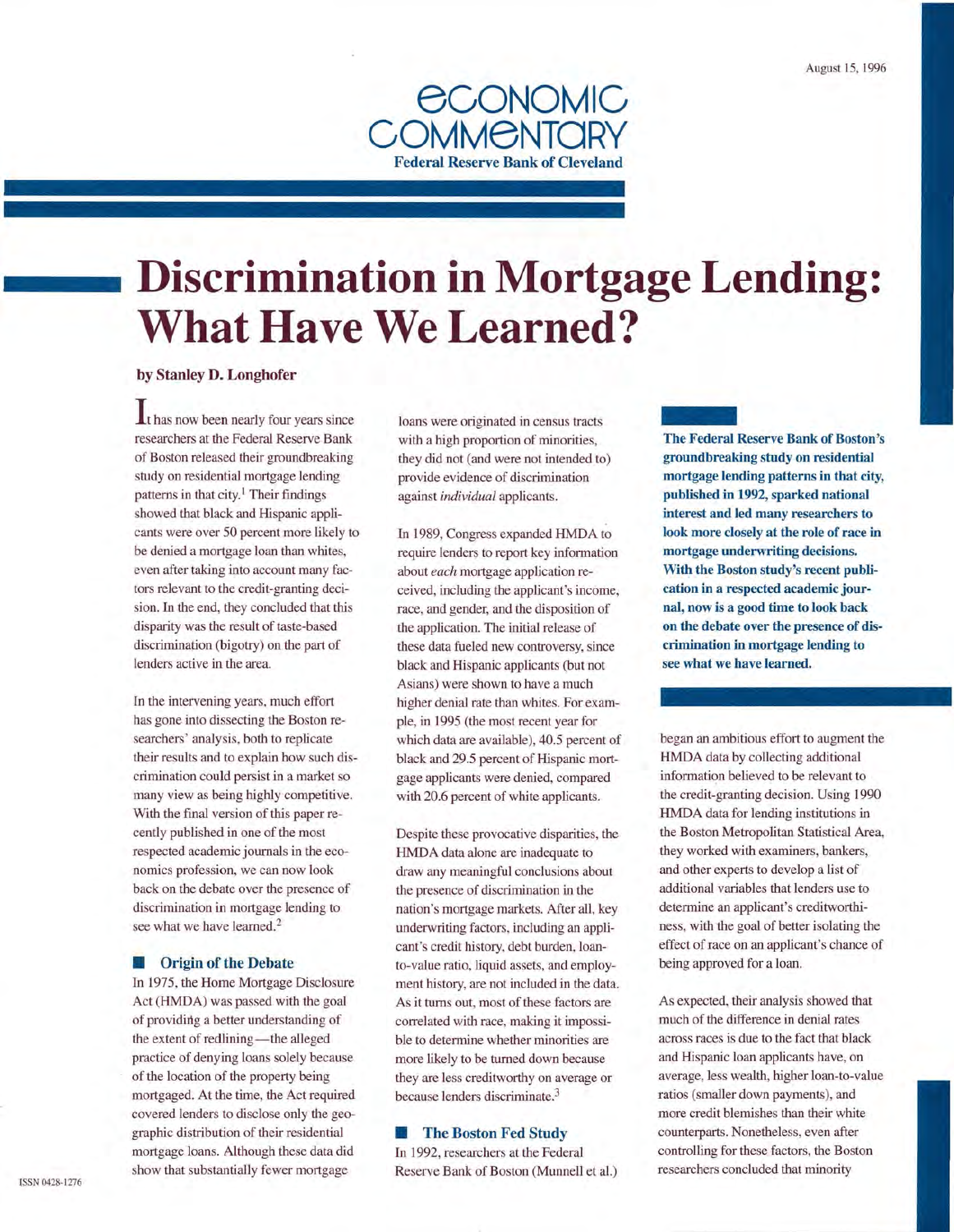applicants were over 50 percent more likely to be denied a loan than whites: "... minority applicants with the same economic and property characteristics as white applicants would experience a denial rate of 17 percent rather than the actual white denial rate of 11 percent." 4

Munnell et al. seemed to provide hard statistical evidence that widespread, systematic discrimination against blacks and Hispanics occurs in the Boston-area home mortgage market. Yet, after four years of debate, many economists remain unconvinced. Why haven't the results been universally embraced?

# **Exercities Respond**

One of the first problems other researchers faced when trying to verify Munnell et al.'s findings was the questionable quality of much of the data. When the study was publicly released, many researchers questioned the usefulness of the information because of what they believed to be data entry errors, missing data, and unreliable recording techniques.<sup>5</sup> Of course, such errors are not uncommon with economic data (particularly those derived from surveys), and even if these criticisms are correct, they do not in and of themselves invalidate Munnell et al.'s results. Nonetheless, their prevalence in the data makes many economists uncomfortable with the information's reliability and usefulness for research.

Second, Munnell et al. used a sophisticated statistical technique known as logit analysis to determine the impact of an applicant's race on his chance of being denied a mortgage. Many researchers have questioned the applicability of this technique to mortgage lending. Indeed, several studies have shown that logit analysis is unreliable in testing for discrimination, since it can provide misleading results. For example, it has been demonstrated that logit analysis can "detect" discriminatory behavior even at institutions where none exists, yet fail to uncover even egregious cases of bias. 6

In addition, there are practical reasons to be skeptical of their conclusions. If discrimination is so rampant in the marketplace, why have regulators been so unsuccessful in detecting it? Should we

believe these results when similar regressions suggest that *black-owned* banks discriminate against black applicants?<sup>7</sup> And why do the authors insist that they have uncovered taste-based discrimination when evidence on default rates seems to contradict this conclusion? <sup>8</sup>

#### **• Other Evidence**

Of course, statistical analyses like that of Munnell et al. are not the only way to detect discrimination. The traditional method used by the Federal Reserve and other bank regulators is known as paired file review. Here, examiners probe an institution's loan files to see if they can find minority applicants (or members of other protected classes) who have been denied loans while essentially similar white applicants have been accepted. Although such reviews can provide valuable insight into a lender's underwriting decisions, in practice, individual applications often differ enough that an institution can provide a seemingly valid reason for minority denials. In contrast, statistical analyses look for systematic trends, which are more difficult for institutions to explain away. Not surprisingly, paired file reviews rarely uncover any but the most egregious cases of illegal discrimination.

More recently, there has been some interest in the use of paired testers. Here, regulators "create" two applicants who are virtually identical except for their race. Each requests, in person, information about a mortgage loan at a target institution. This method has two advantages. First, unlike paired file reviews, when done properly and repeated a number of times it virtually ensures that any differential treatment is due to race rather than to subtle differences in the applicants' creditworthiness. Second, it can also uncover discriminatory treatment that may occur before the application is ever filed.

Unfortunately, paired-tester analysis is expensive, making it difficult to justify for widespread fair lending enforcement. Furthermore, many have questioned the appropriateness of federal regulatory agencies "sponsoring deception."9 More important, it is difficult to ensure the objectivity of such tests, since testers can easily (and perhaps unknowingly) elicit the very behavior they are attempting to

detect. Nonetheless, the few pairedtester studies that have been done suggest that differential treatment may be a problem even before a formal application is made.<sup>10</sup>

# **The Verdict?**

So, does widespread discrimination exist in the home mortgage market? Ultimately, the answer must be "we don't know." Taken together, the problems with the Boston Fed data set (including its limited geographic focus), questions about the robustness of logit analysis, and limitations of other methods for detecting discrimination all combine to lead most economists to conclude that we still don't have a definitive answer about the presence of widespread and systematic discrimination in the home mortgage market.

Of course, nearly all economists would agree that isolated incidences of discrimination occur for a variety of reasons. Clearly, such cases are important to detect and eliminate. Nevertheless, the more important policy question is whether widespread systematic discrimination persists either at individual institutions or in the mortgage market as a whole. On this issue, opinions are more divided.

There are a few researchers on both sides of the issue who are certain of the answer; perhaps they have prior convictions, and no amount of evidence either way will sway them. But many more researchers remain unconvinced. While Munnell et al.'s study poses challenging questions and raises the debate to a new level, it alone cannot definitively determine whether widespread discrimination exists. Prior intuition that such discrimination cannot persist in a competitive market, coupled with the limitations of our techniques for detecting such acts and the numerous problems with their data set, cause many economists to remain skeptical.

Nonetheless, the Boston Fed data are the best (only) we have.<sup>11</sup> And even with their problems, if our conjecture that discrimination should not persist in the home mortgage market is correct, it seems unlikely that the authors would have found such a strong racial effect in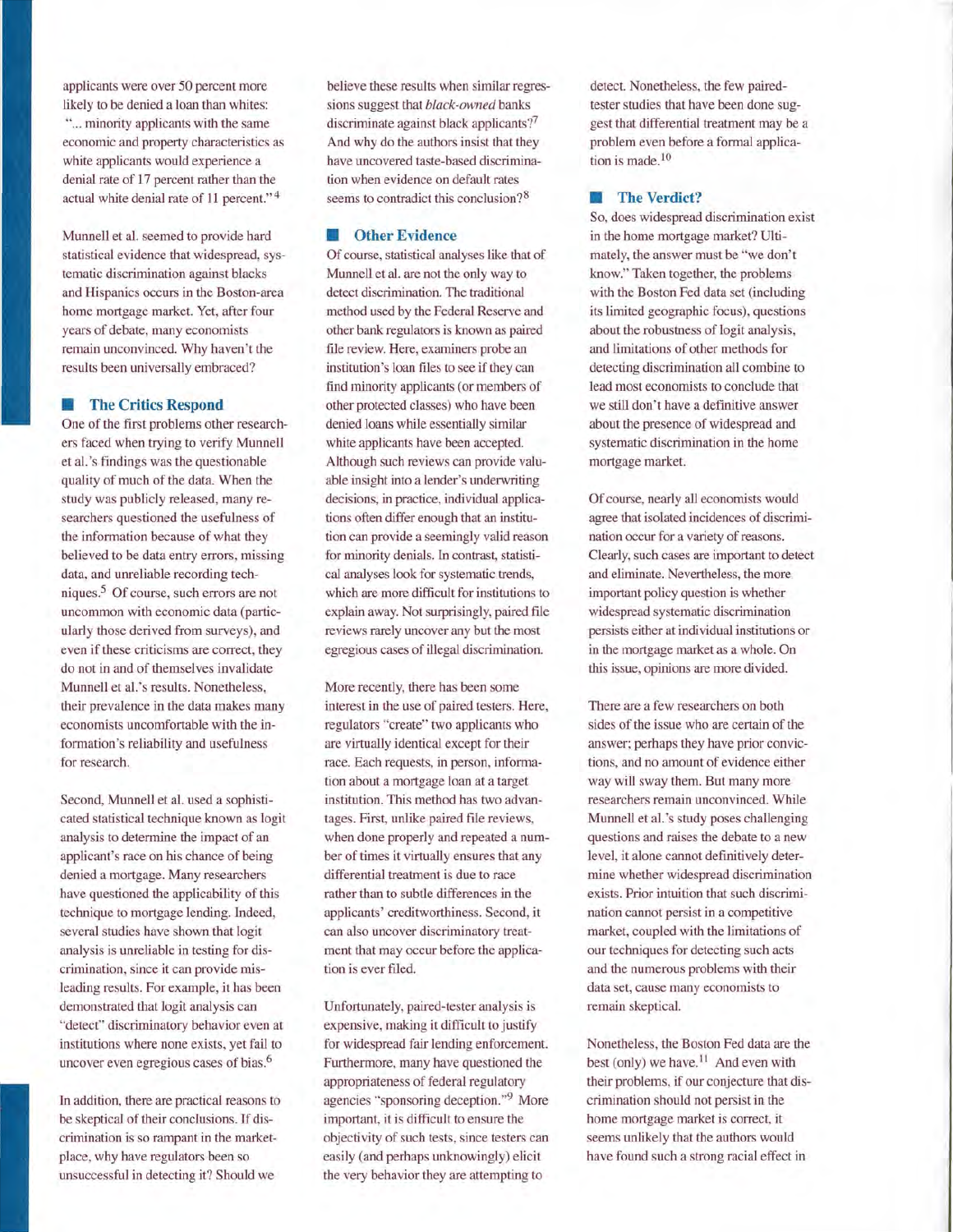their data. Furthermore, the anecdotal evidence of discriminatory acts, including the few paired-tester studies that have been done, does have strong appeal, even if it cannot prove the existence of widespread discrimination.

# **• What Have We Learned?**

Despite the controversy over the core question of discrimination, we have made progress in understanding the role of race in the mortgage market. First of all, despite their problems, denial-rate studies *can* provide valuable insights into the possibility of illegal discrimination, especially at individual institutions. But the results of such studies are at best imprecise; at worst they can be inaccurate and misleading. They must be interpreted with care in order to draw meaningful conclusions.

For example, although the Federal Reserve performs statistical analyses of the denial-rate patterns of large lenders as a regular part of its fair lending exams, a positive relationship between denial rates and race is not used as conclusive evidence of discrimination. Rather, the results of these analyses are used to target further judgmental review by examiners. Only if such follow-up is unable to adequately explain disparate denial rates is an institution referred to the Justice Department for further investigation.

Second, we have learned that *default* rates, while an important piece of the puzzle, cannot provide insight about whether discrimination exists at an individual institution or in the mortgage market as a whole. A few years ago, many questioned the validity of focusing on denial rates to detect discrimination (as Munnell et al. do), suggesting that we should instead be focusing on default rates. 12 It is now well established, however, that different causes of discrimination have different implications for the relative default rates of marginal minority and marginal white applicants. For example, bigotry would lower the default rate of marginally qualified minority borrowers, while statistical discrimination and discrimination arising from cultural affinity problems would make them default *more* often.<sup>13</sup> Hence, knowing how race is associated with default rates may point to the source of

any discrimination that exists, but it cannot help us determine whether it occurs in the first place. Consequently, focusing on denial rates is probably still the best way to detect systematic discrimination.

Third, studies using the new HMDA data, including Munnell et al., have fairly well established that redlining per se is not as severe a problem as once thought. In other words, banks and other lending institutions do not appear to arbitrarily deny loans in neighborhoods solely because of their racial composition. Rather, differences in credit flows across neighborhoods appear to be directly related to the demand for credit and the risk of lending in those areas.<sup>14</sup> This is not to say, however, that other market failures might not result in suboptimal credit flows to low-income and minority neighborhoods.<sup>15</sup> Rather, the cause of any suboptimal credit flows is probably not discrimination.

Perhaps the most important lesson to be learned from the debate over systematic discrimination in the mortgage market is that the question itself may be largely misunderstood. That there are major disparities in the allocation of mortgage credit across races is not disputed; these disparities are an important social problem regardless of whether they result from discrimination, differences in average creditworthiness across races, or some other market failure. The true magnitude of the debate lies in how it can help us better deal with these disparities. Understanding why they exist, and in particular whether racial discrimination is at their source, is a crucial first step in developing policies that can effectively address this fundamental social problem.

#### **Footnotes**

**1.** Alicia H. Munnell, Lynn E. Browne, James McEneaney, and Geoffrey M.B. Tootell, "Mortgage Lending in Boston: Interpreting HMDA Data," Federal Reserve Bank of Boston, Working Paper WP-92-7, October 1992 (hereafter referred to as Munnell et al.).

2. Alicia H. Munnell, Geoffrey M.B. Tootell, Lynn E. Browne, and James McEneaney, "Mortgage Lending in Boston: Interpreting HMDA Data," *American Economic Review,*  vol. 86, no. 1 (March 1996), pp. 25-53.

3. For evidence that these factors are correlated with race, see Munnell et al. (1996), footnote 2, table 1.

**4.** Munnell et al. (1992), p. 2. It should be noted that the authors' focus on denial rates makes tbis disparity look particularly egregious. They could have noted that white applicants were 7 percent *more* likely than blacks or Hispanics to be *approved* (assuming that all nondenied applications were approved).

5. See, for example, Ted Day and Stan J. Leibowitz, "Mortgages, Minorities, and Discrimination," University of Texas at Dallas, unpublisbed manuscript, 1993; and David K. Horne, "Evaluating the Role of Race in Mortgage Lending," *FDIC Banking Review,* vol. 7, no. I (Spring/Summer 1994), pp. 1-15. See also tbe Boston Fed researchers' response in Lynn E. Browne and Geoffrey M.B. Tootell, "Mortgage Lending in Boston-A Response to the Critics," Federal Reserve Bank of Boston, *New England Economic Review,*  September/October 1995, pp. 53-78.

6. See Paul W. Bauer and Brian A. Cromwell, "A Monte Carlo Examination of Bias Tests in Mortgage Lending," Federal Reserve Bank of Cleveland, *Economic Review,* vol. 30, no. 3 (Quarter 3 1994), pp. 27-40; and Anthony M.J. Yezer, Robert F. Phillips, and Roben P. Trost, "Bias in Estimates of Discrimination and Default in Mortgage Lending: The Effects of Simultaneity and Self-Selection," *Joumal of Real Estate Finance and Economics,* vol. 9, no. 3 (November 1994), pp. 196-215.

7. See Harold A. Black, M. Cary Collins, and Ken B. Cyree, "Do Black-Owned Banks Discriminate against Black Borrowers?" *Joumal of Financial Services Research* (fortbcoming).

8. See James A. Berkovec, Glenn B. Canner, Stuart A. Gabriel, and Timothy H. Hannan, "Race, Redlining, and Residential Mortgage Loan Performance," *Journal of Real Estate Finance and Economics,* vol. 9, no. 3 (November 1994), pp. 263-94. The authors show that marginally qualified minority borrowers default more frequently than their white counterparts, a result that is more consistent with statistical discrimination or discrimination arising from cultural affinity than from bigotry. Nonetheless, Munnell et al. (1996) conclude that "tbe dearth of any evidence tbat minorities default more frequently, given their economic fundamentals, makes a conclusion of [statistical] discrimination problematic." (footnote 2, p. 45).

9. Board of Governors Chairman Alan Greenspan expressed this concern in 1991 when the Federal Reserve decided against using this practice as a part of its fair lending exams. See "Fed Rejects Plan to Uncover Bias by Using Phony Mortgage Seekers," American Banker, September 26, 1991, p. 1.